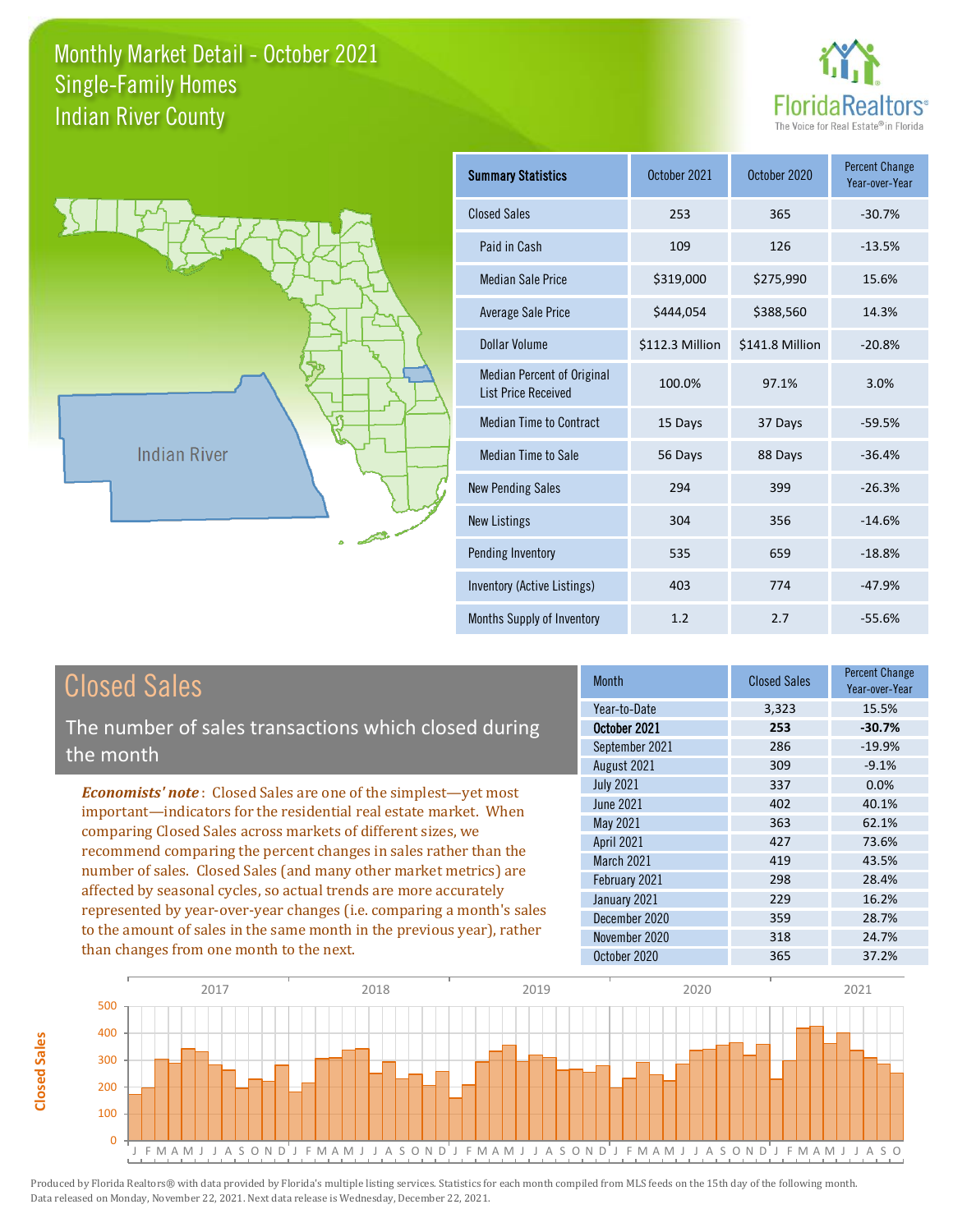this statistic should be interpreted with care.



135 35.0%

| Cash Sales                                                                     | <b>Month</b>      | <b>Cash Sales</b> | <b>Percent Change</b><br>Year-over-Year |
|--------------------------------------------------------------------------------|-------------------|-------------------|-----------------------------------------|
|                                                                                | Year-to-Date      | 1,421             | 48.6%                                   |
| The number of Closed Sales during the month in which                           | October 2021      | 109               | $-13.5%$                                |
| buyers exclusively paid in cash                                                | September 2021    | 115               | 42.0%                                   |
|                                                                                | August 2021       | 127               | 24.5%                                   |
|                                                                                | <b>July 2021</b>  | 138               | 38.0%                                   |
|                                                                                | June 2021         | 165               | 75.5%                                   |
| <b>Economists' note:</b> Cash Sales can be a useful indicator of the extent to | May 2021          | 168               | 140.0%                                  |
| which investors are participating in the market. Why? Investors are            | <b>April 2021</b> | 188               | 121.2%                                  |
| far more likely to have the funds to purchase a home available up front,       | <b>March 2021</b> | 189               | 60.2%                                   |
| whereas the typical homebuyer requires a mortgage or some other                | February 2021     | 123               | 21.8%                                   |
| form of financing. There are, of course, many possible exceptions, so          | January 2021      | 99                | 25.3%                                   |

December 2020



## Cash Sales as a Percentage of Closed Sales

The percentage of Closed Sales during the month which were Cash Sales

*Economists' note* : This statistic is simply another way of viewing Cash Sales. The remaining percentages of Closed Sales (i.e. those not paid fully in cash) each month involved some sort of financing, such as mortgages, owner/seller financing, assumed loans, etc.

| Month            | <b>Percent of Closed</b><br>Sales Paid in Cash | <b>Percent Change</b><br>Year-over-Year |
|------------------|------------------------------------------------|-----------------------------------------|
| Year-to-Date     | 42.8%                                          | 28.9%                                   |
| October 2021     | 43.1%                                          | 24.9%                                   |
| September 2021   | 40.2%                                          | 77.1%                                   |
| August 2021      | 41.1%                                          | 37.0%                                   |
| <b>July 2021</b> | 40.9%                                          | 37.7%                                   |
| June 2021        | 41.0%                                          | 25.0%                                   |
| May 2021         | 46.3%                                          | 47.9%                                   |
| April 2021       | 44.0%                                          | 27.2%                                   |
| March 2021       | 45.1%                                          | 11.6%                                   |
| February 2021    | 41.3%                                          | $-5.1%$                                 |
| January 2021     | 43.2%                                          | 7.7%                                    |
| December 2020    | 37.6%                                          | 5.0%                                    |
| November 2020    | 34.9%                                          | $-2.2%$                                 |
| October 2020     | 34.5%                                          | $-9.2%$                                 |

November 2020 111 22.0%

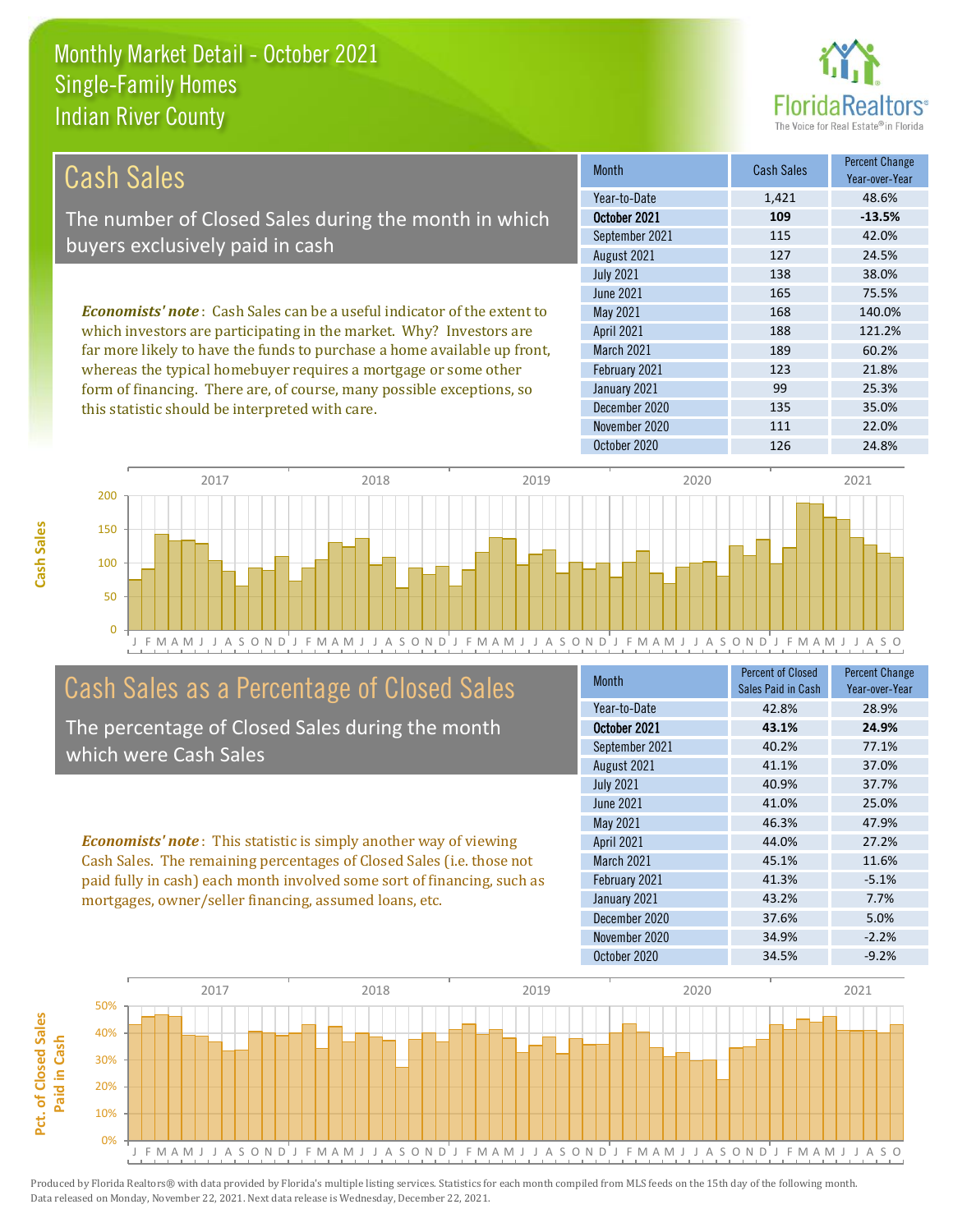

#### Month Median Sale Price Percent Change Year-over-Year October 2021 **\$319,000 15.6%** Year-to-Date \$322,500 21.7% March 2021 \$330,123 23.4% September 2021 \$320,000 20.8% August 2021 30.2% May 2021 5340,000 27.1% April 2021 **\$324,900** \$324,900 21.7% July 2021 **\$335,000** \$335,000 30.2% June 2021 **5330,000 24.5%** February 2021 **\$287,792** 10.7% January 2021 **\$293,000** 22.1% December 2020 **\$298,000 11.8%** November 2020 \$282,075 13.1% October 2020 \$275,990 11.9% *Economists' note* : Median Sale Price is our preferred summary statistic for price activity because, unlike Average Sale Price, Median Sale Price is not sensitive to high sale prices for small numbers of homes that may not be characteristic of the market area. Keep in mind that median price trends over time are not always solely caused by changes in the general value of local real estate. Median sale price only reflects the values of the homes that *sold* each month, and the mix of the types of homes that sell can change over time. Median Sale Price The median sale price reported for the month (i.e. 50% of sales were above and 50% of sales were below)



## Average Sale Price

The average sale price reported for the month (i.e. total sales in dollars divided by the number of sales)

*Economists' note* : Usually, we prefer Median Sale Price over Average Sale Price as a summary statistic for home prices. However, Average Sale Price does have its uses—particularly when it is analyzed alongside the Median Sale Price. For one, the relative difference between the two statistics can provide some insight into the market for higher-end homes in an area.

| <b>Month</b>      | <b>Average Sale Price</b> | <b>Percent Change</b><br>Year-over-Year |
|-------------------|---------------------------|-----------------------------------------|
| Year-to-Date      | \$505,247                 | 22.0%                                   |
| October 2021      | \$444,054                 | 14.3%                                   |
| September 2021    | \$416,355                 | 6.9%                                    |
| August 2021       | \$507,015                 | 31.4%                                   |
| <b>July 2021</b>  | \$530,859                 | $-2.9%$                                 |
| <b>June 2021</b>  | \$556,249                 | 56.4%                                   |
| <b>May 2021</b>   | \$592,142                 | 59.5%                                   |
| April 2021        | \$543,358                 | 31.8%                                   |
| <b>March 2021</b> | \$518,247                 | 18.9%                                   |
| February 2021     | \$426,946                 | 10.8%                                   |
| January 2021      | \$423,567                 | $-9.1%$                                 |
| December 2020     | \$484,313                 | 22.3%                                   |
| November 2020     | \$446,153                 | 22.5%                                   |
| October 2020      | \$388,560                 | 19.6%                                   |



Produced by Florida Realtors® with data provided by Florida's multiple listing services. Statistics for each month compiled from MLS feeds on the 15th day of the following month. Data released on Monday, November 22, 2021. Next data release is Wednesday, December 22, 2021.

**Average Sale Price**

**Average Sale Price**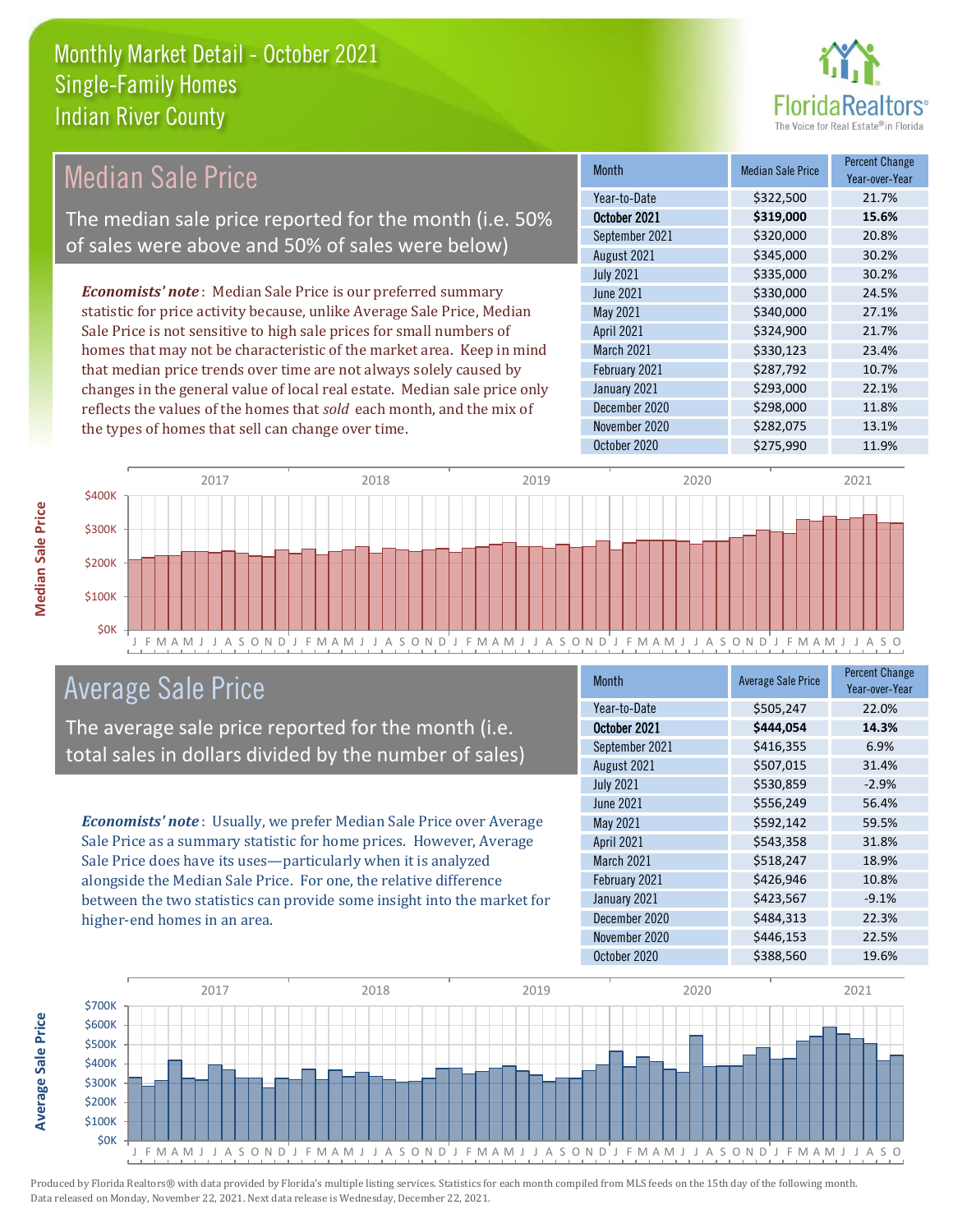

#### **Ollar Volume**

The sum of the sale prices for all sales which closed during the month

*Economists' note* : Dollar Volume is simply the sum of all sale prices in a given time period, and can quickly be calculated by multiplying Closed Sales by Average Sale Price. It is a strong indicator of the health of the real estate industry in a market, and is of particular interest to real estate professionals, investors, analysts, and government agencies. Potential home sellers and home buyers, on the other hand, will likely be better served by paying attention to trends in the two components of Dollar Volume (i.e. sales and prices) individually.

| <b>Month</b>      | Dollar Volume   | <b>Percent Change</b><br>Year-over-Year |
|-------------------|-----------------|-----------------------------------------|
| Year-to-Date      | \$1.7 Billion   | 40.9%                                   |
| October 2021      | \$112.3 Million | $-20.8%$                                |
| September 2021    | \$119.1 Million | $-14.3%$                                |
| August 2021       | \$156.7 Million | 19.4%                                   |
| <b>July 2021</b>  | \$178.9 Million | $-2.9%$                                 |
| <b>June 2021</b>  | \$223.6 Million | 119.0%                                  |
| May 2021          | \$214.9 Million | 158.4%                                  |
| April 2021        | \$232.0 Million | 128.7%                                  |
| <b>March 2021</b> | \$217.1 Million | 70.7%                                   |
| February 2021     | \$127.2 Million | 42.3%                                   |
| January 2021      | \$97.0 Million  | 5.7%                                    |
| December 2020     | \$173.9 Million | 57.4%                                   |
| November 2020     | \$141.9 Million | 52.7%                                   |
| October 2020      | \$141.8 Million | 64.1%                                   |



## Median Percent of Original List Price Received

The median of the sale price (as a percentage of the original list price) across all properties selling during the month

*Economists' note* : The Median Percent of Original List Price Received is useful as an indicator of market recovery, since it typically rises as buyers realize that the market may be moving away from them and they need to match the selling price (or better it) in order to get a contract on the house. This is usually the last measure to indicate a market has shifted from down to up, so it is what we would call a

| <b>Month</b>     | Med. Pct. of Orig.<br><b>List Price Received</b> | <b>Percent Change</b><br>Year-over-Year |
|------------------|--------------------------------------------------|-----------------------------------------|
| Year-to-Date     | 99.7%                                            | 3.6%                                    |
| October 2021     | 100.0%                                           | 3.0%                                    |
| September 2021   | 100.0%                                           | 2.8%                                    |
| August 2021      | 100.0%                                           | 3.4%                                    |
| <b>July 2021</b> | 100.0%                                           | 4.2%                                    |
| <b>June 2021</b> | 100.0%                                           | 4.7%                                    |
| May 2021         | 100.0%                                           | 4.4%                                    |
| April 2021       | 98.9%                                            | 3.2%                                    |
| March 2021       | 98.9%                                            | 4.1%                                    |
| February 2021    | 97.6%                                            | 1.8%                                    |
| January 2021     | 97.6%                                            | 2.5%                                    |
| December 2020    | 97.4%                                            | 1.8%                                    |
| November 2020    | 97.9%                                            | 2.0%                                    |
| October 2020     | 97.1%                                            | 1.6%                                    |



*lagging* indicator.

**Med. Pct. of Orig.** 

Med. Pct. of Orig.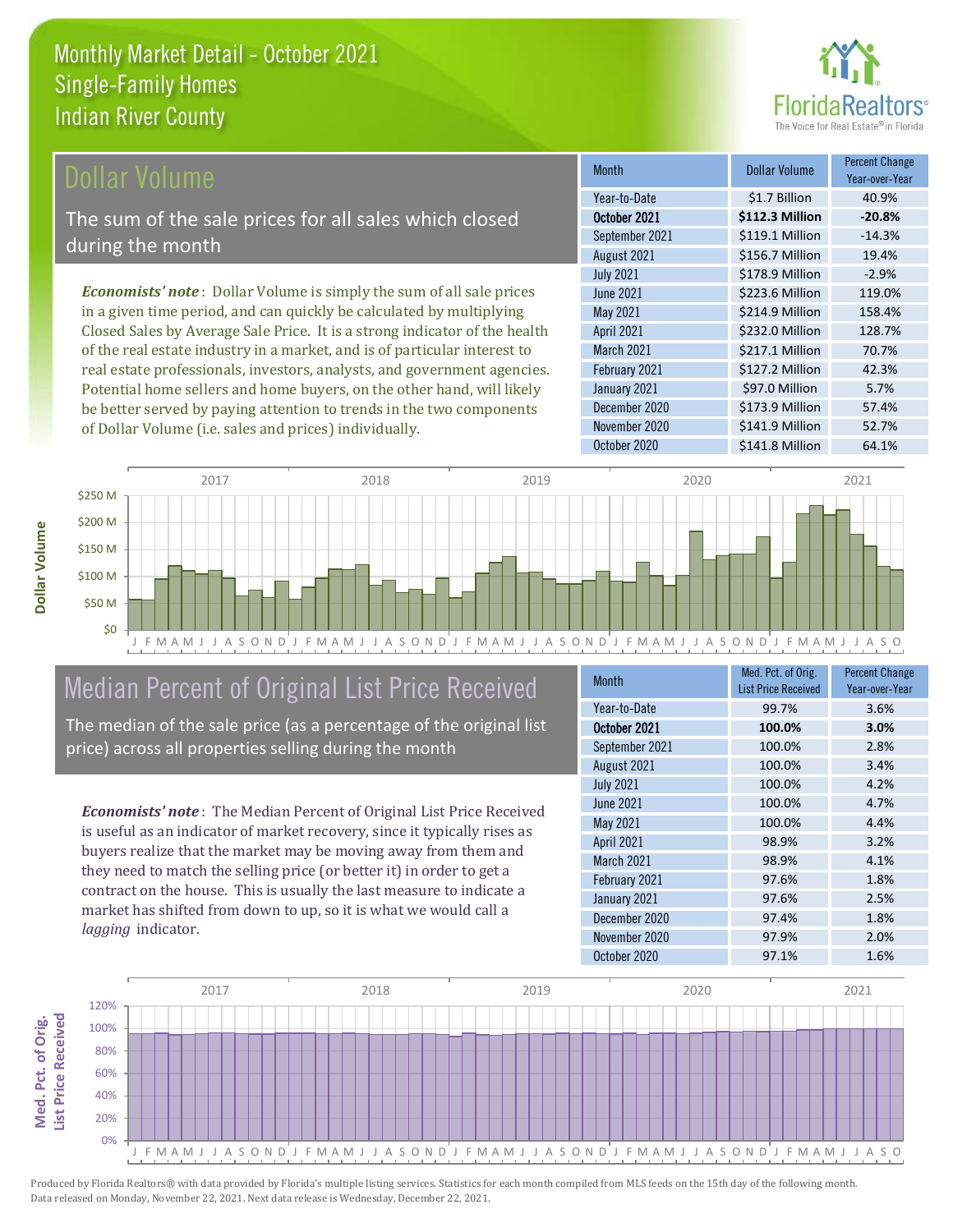

## **Median Time to Contract**

The median number of days between the listing date and contract date for all Closed Sales during the month

*Economists' note* : Like Time to Sale, Time to Contract is a measure of the length of the home selling process calculated for sales which closed during the month. The difference is that Time to Contract measures the number of days between the initial listing of a property and the signing of the contract which eventually led to the closing of the sale. When the gap between Median Time to Contract and Median Time to Sale grows, it is usually a sign of longer closing times and/or declining numbers of cash sales.

| <b>Month</b>     | Median Time to<br>Contract | <b>Percent Change</b><br>Year-over-Year |
|------------------|----------------------------|-----------------------------------------|
| Year-to-Date     | 16 Days                    | $-69.2%$                                |
| October 2021     | 15 Days                    | $-59.5%$                                |
| September 2021   | 16 Days                    | $-61.0%$                                |
| August 2021      | 13 Days                    | $-75.0%$                                |
| <b>July 2021</b> | 13 Days                    | $-82.2%$                                |
| <b>June 2021</b> | 13 Days                    | $-78.7%$                                |
| May 2021         | 15 Days                    | $-64.3%$                                |
| April 2021       | 13 Days                    | $-63.9%$                                |
| March 2021       | 22 Days                    | $-62.1%$                                |
| February 2021    | 28 Days                    | $-52.5%$                                |
| January 2021     | 27 Days                    | $-59.1%$                                |
| December 2020    | 27 Days                    | $-50.0%$                                |
| November 2020    | 28 Days                    | $-46.2%$                                |
| October 2020     | 37 Days                    | $-39.3%$                                |



## Median Time to Sale

**Median Time to** 

**Median Time to** 

The median number of days between the listing date and closing date for all Closed Sales during the month

*Economists' note* : Time to Sale is a measure of the length of the home selling process, calculated as the number of days between the initial listing of a property and the closing of the sale. *Median* Time to Sale is the amount of time the "middle" property selling this month was on the market. That is, 50% of homes selling this month took *less* time to sell, and 50% of homes took *more* time to sell. Median Time to Sale gives a more accurate picture than Average Time to Sale, which can be skewed upward by small numbers of properties taking an abnormally long time to sell.

| <b>Month</b>      | <b>Median Time to Sale</b> | <b>Percent Change</b><br>Year-over-Year |
|-------------------|----------------------------|-----------------------------------------|
| Year-to-Date      | 64 Days                    | $-34.7%$                                |
| October 2021      | 56 Days                    | $-36.4%$                                |
| September 2021    | 59 Days                    | $-34.4%$                                |
| August 2021       | 58 Days                    | $-44.2%$                                |
| <b>July 2021</b>  | 61 Days                    | $-48.7%$                                |
| <b>June 2021</b>  | 62 Days                    | $-39.8%$                                |
| May 2021          | 60 Days                    | $-33.3%$                                |
| <b>April 2021</b> | 63 Days                    | $-29.2%$                                |
| March 2021        | 77 Days                    | $-26.0%$                                |
| February 2021     | 78 Days                    | $-21.2%$                                |
| January 2021      | 78 Days                    | $-25.7%$                                |
| December 2020     | 77 Days                    | $-21.4%$                                |
| November 2020     | 69 Days                    | $-31.0%$                                |
| October 2020      | 88 Days                    | $-13.7%$                                |

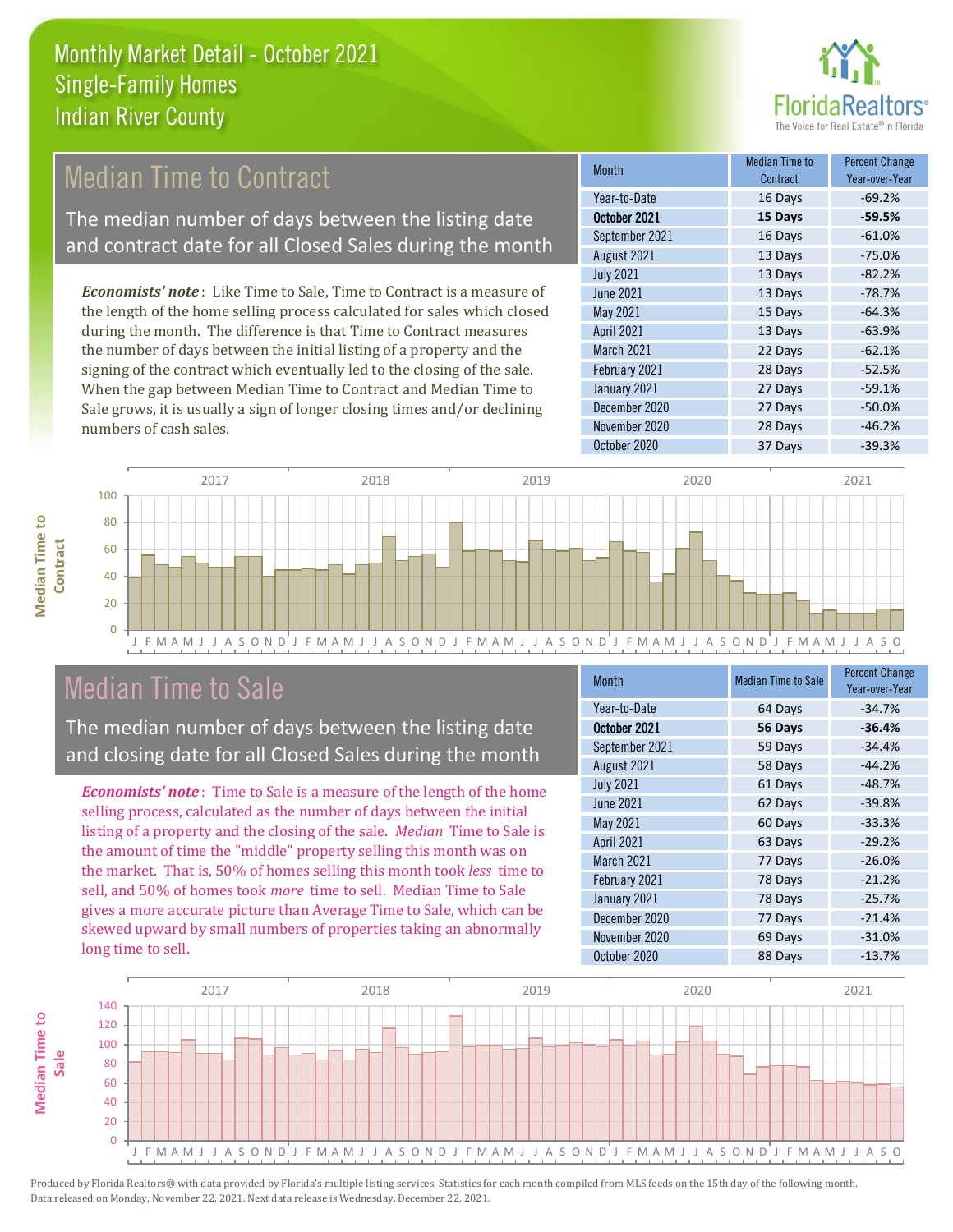

| New Pending Sales                                                             | <b>Month</b>      | <b>New Pending Sales</b> | <b>Percent Change</b><br>Year-over-Year |
|-------------------------------------------------------------------------------|-------------------|--------------------------|-----------------------------------------|
|                                                                               | Year-to-Date      | 3,656                    | 4.9%                                    |
| The number of listed properties that went under                               | October 2021      | 294                      | $-26.3%$                                |
| contract during the month                                                     | September 2021    | 279                      | $-24.2%$                                |
|                                                                               | August 2021       | 284                      | $-31.9%$                                |
|                                                                               | <b>July 2021</b>  | 294                      | $-22.0%$                                |
| <b>Economists' note:</b> Because of the typical length of time it takes for a | June 2021         | 332                      | $-17.6%$                                |
| sale to close, economists consider Pending Sales to be a decent               | May 2021          | 399                      | 3.4%                                    |
| indicator of potential future Closed Sales. It is important to bear in        | <b>April 2021</b> | 393                      | 113.6%                                  |
| mind, however, that not all Pending Sales will be closed successfully.        | <b>March 2021</b> | 490                      | 76.9%                                   |
| So, the effectiveness of Pending Sales as a future indicator of Closed        | February 2021     | 474                      | 33.1%                                   |
| Sales is susceptible to changes in market conditions such as the              | January 2021      | 417                      | 31.1%                                   |



# New Listings

distressed properties for sale.

The number of properties put onto the market during the month

availability of financing for homebuyers and the inventory of

*Economists' note* : New Listings tend to rise in delayed response to increasing prices, so they are often seen as a lagging indicator of market health. As prices rise, potential sellers raise their estimations of value—and in the most recent cycle, rising prices have freed up many potential sellers who were previously underwater on their mortgages. Note that in our calculations, we take care to not include properties that were recently taken off the market and quickly relisted, since these are not really *new* listings.

| <b>Month</b>      | <b>New Listings</b> | <b>Percent Change</b><br>Year-over-Year |
|-------------------|---------------------|-----------------------------------------|
| Year-to-Date      | 3,564               | $-3.4%$                                 |
| October 2021      | 304                 | $-14.6%$                                |
| September 2021    | 297                 | $-17.0%$                                |
| August 2021       | 313                 | $-2.5%$                                 |
| <b>July 2021</b>  | 358                 | 9.5%                                    |
| <b>June 2021</b>  | 369                 | 0.3%                                    |
| May 2021          | 329                 | $-36.5%$                                |
| April 2021        | 368                 | 23.5%                                   |
| <b>March 2021</b> | 479                 | 36.9%                                   |
| February 2021     | 403                 | 12.3%                                   |
| January 2021      | 344                 | $-20.7%$                                |
| December 2020     | 263                 | 6.0%                                    |
| November 2020     | 298                 | $-19.9%$                                |
| October 2020      | 356                 | $-11.4%$                                |

December 2020 271 27.2% November 2020 320 320 24.5% October 2020 399 28.7%



Pending Sales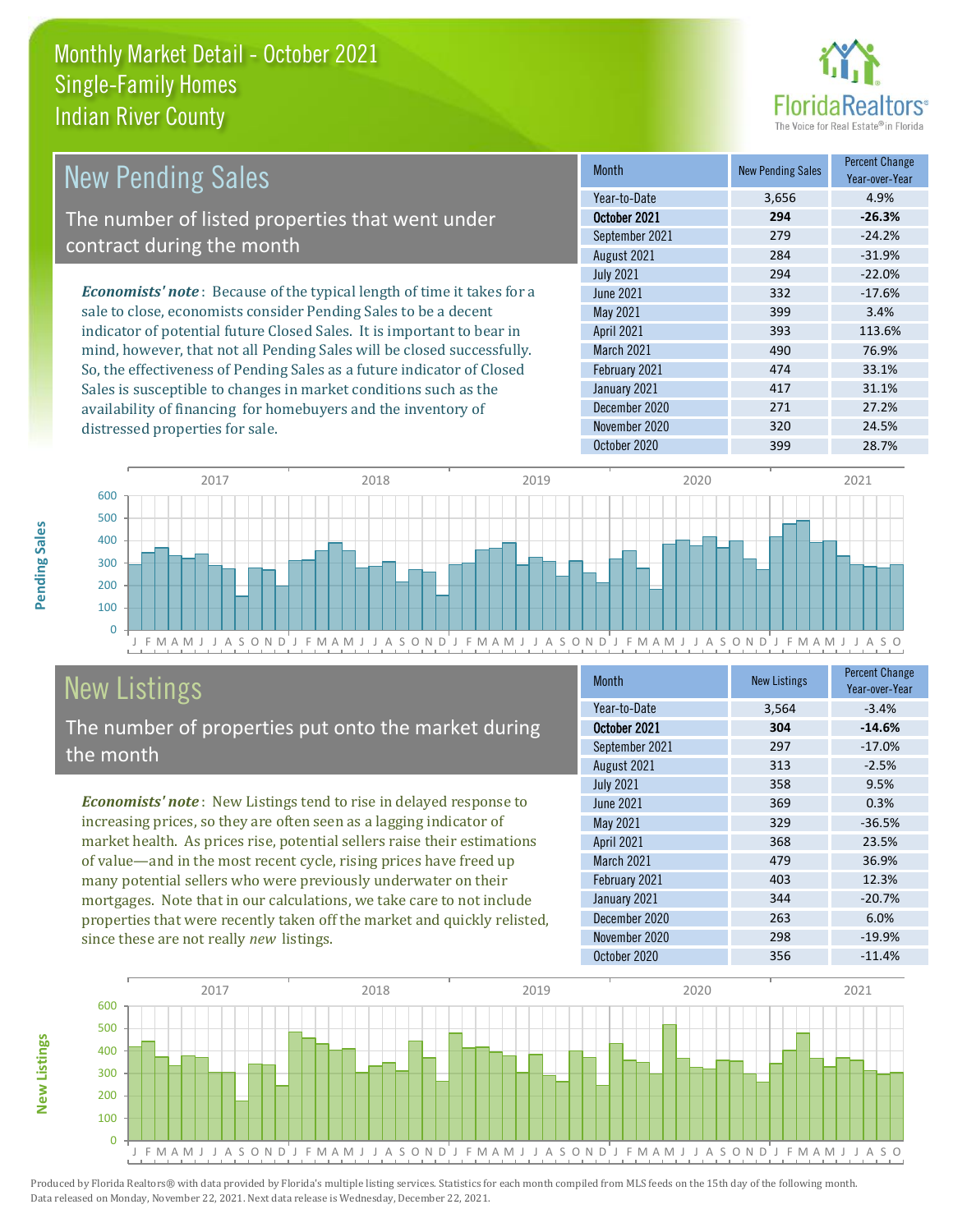

# Inventory (Active Listings) The number of property listings active at the end of the month

*Economists' note* : There are a number of ways to define and calculate Inventory. Our method is to simply count the number of active listings on the last day of the month, and hold this number to compare with the same month the following year. Inventory rises when New Listings are outpacing the number of listings that go off-market (regardless of whether they actually sell). Likewise, it falls when New Listings aren't keeping up with the rate at which homes are going off-market.

| <b>Month</b>             | Inventory | <b>Percent Change</b><br>Year-over-Year |
|--------------------------|-----------|-----------------------------------------|
| <b>YTD (Monthly Avg)</b> | 444       | $-62.5%$                                |
| October 2021             | 403       | $-47.9%$                                |
| September 2021           | 424       | $-49.8%$                                |
| August 2021              | 420       | $-52.5%$                                |
| <b>July 2021</b>         | 418       | $-60.3%$                                |
| <b>June 2021</b>         | 369       | $-67.9%$                                |
| May 2021                 | 335       | $-77.2%$                                |
| April 2021               | 413       | $-71.3%$                                |
| March 2021               | 489       | $-65.9%$                                |
| February 2021            | 545       | $-60.6%$                                |
| January 2021             | 619       | $-55.9%$                                |
| December 2020            | 692       | $-50.9%$                                |
| November 2020            | 733       | $-47.2%$                                |
| October 2020             | 774       | $-43.8%$                                |



## Months Supply of Inventory

An estimate of the number of months it will take to deplete the current Inventory given recent sales rates

*Economists' note* : MSI is a useful indicator of market conditions. The benchmark for a balanced market (favoring neither buyer nor seller) is 5.5 months of inventory. Anything higher is traditionally a buyers' market, and anything lower is a sellers' market. There is no single accepted way of calculating MSI. A common method is to divide current Inventory by the most recent month's Closed Sales count, but this count is a usually poor predictor of future Closed Sales due to seasonal cycles. To eliminate seasonal effects, we use the 12-month average of monthly Closed Sales instead.

| <b>Month</b>             | <b>Months Supply</b> | <b>Percent Change</b><br>Year-over-Year |
|--------------------------|----------------------|-----------------------------------------|
| <b>YTD (Monthly Avg)</b> | 1.4                  | $-67.4%$                                |
| October 2021             | 1.2                  | $-55.6%$                                |
| September 2021           | 1.2                  | $-61.3%$                                |
| August 2021              | 1.2                  | $-63.6%$                                |
| <b>July 2021</b>         | 1.2                  | $-70.0%$                                |
| <b>June 2021</b>         | 1.1                  | $-75.0%$                                |
| May 2021                 | 1.0                  | $-81.8%$                                |
| April 2021               | 1.3                  | $-75.0%$                                |
| March 2021               | 1.6                  | $-68.6%$                                |
| February 2021            | 1.8                  | $-63.3%$                                |
| January 2021             | 2.1                  | $-58.0%$                                |
| December 2020            | 2.3                  | $-54.9%$                                |
| November 2020            | 2.5                  | $-50.0%$                                |
| October 2020             | 2.7                  | $-46.0%$                                |

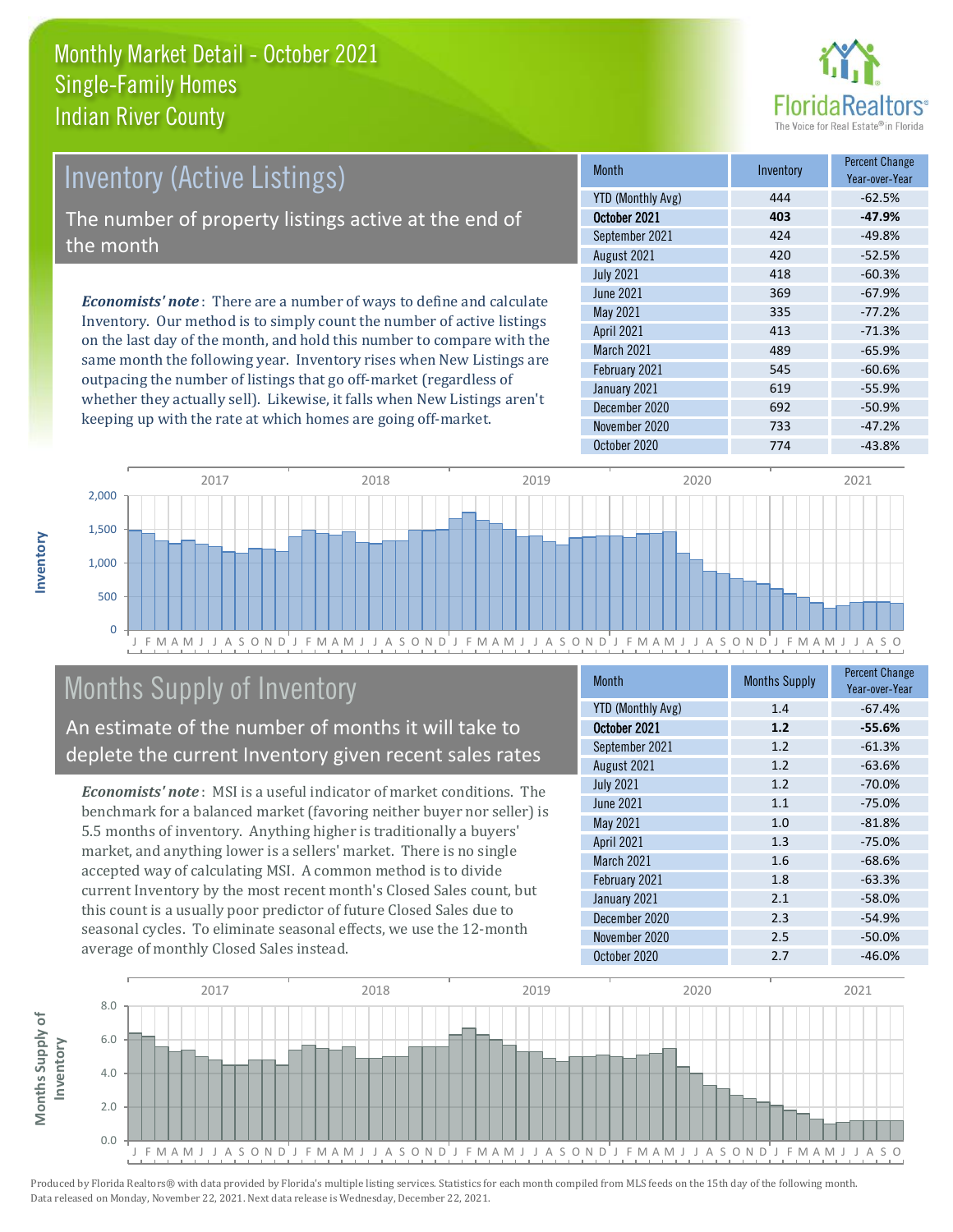

#### *Economists' note:* Closed Sales are one of the simplest—yet most important—indicators for the residential real estate market. When comparing Closed Sales across markets of different sizes, we recommend comparing the percent changes in sales rather than the number of sales. Closed Sales (and many other market metrics) are affected by seasonal cycles, so actual trends are more accurately represented by year-over-year changes (i.e. comparing a month's sales to the amount of sales in the same month in the previous year), rather than changes from one month to the next. \$1,000,000 or more 16 16 6.7%  $$250,000 - $299,999$  46  $-47.1\%$ \$300,000 - \$399,999 68 17.2% \$400,000 - \$599,999 35 -27.1% \$600,000 - \$999,999 28 -17.6% \$150,000 - \$199,999 18 -60.9% \$200,000 - \$249,999 39 -41.8% \$100,000 - \$149,999 3 -66.7% Sale Price Closed Sales Percent Change Year-over-Year Less than \$50,000 0 0 N/A  $$50.000 - $99.999$  0  $-100.0\%$ October 2020 **October 2021** Closed Sales by Sale Price The number of sales transactions which closed during the month



#### Median Time to Contract by Sale Price The median number of days between the listing date and contract date for all Closed Sales during the month

*Economists' note* : Like Time to Sale, Time to Contract is a measure of the length of the home selling process calculated for sales which closed during the month. The difference is that Time to Contract measures the number of days between the initial listing of a property and the signing of the contract which eventually led to the closing of the sale. When the gap between Median Time to Contract and Median Time to Sale grows, it is usually a sign of longer closing times and/or declining numbers of cash sales.

| Sale Price            | <b>Median Time to</b><br>Contract | <b>Percent Change</b><br>Year-over-Year |
|-----------------------|-----------------------------------|-----------------------------------------|
| Less than \$50,000    | (No Sales)                        | N/A                                     |
| $$50,000 - $99,999$   | (No Sales)                        | N/A                                     |
| $$100,000 - $149,999$ | 21 Days                           | $-57.1%$                                |
| \$150,000 - \$199,999 | 21 Days                           | 31.3%                                   |
| \$200,000 - \$249,999 | 17 Days                           | $-19.0%$                                |
| \$250,000 - \$299,999 | 15 Days                           | $-54.5%$                                |
| \$300,000 - \$399,999 | 14 Days                           | $-69.6%$                                |
| \$400,000 - \$599,999 | 13 Days                           | $-81.7%$                                |
| \$600,000 - \$999,999 | 17 Days                           | $-79.0%$                                |
| \$1,000,000 or more   | 58 Days                           | $-75.8%$                                |



Produced by Florida Realtors® with data provided by Florida's multiple listing services. Statistics for each month compiled from MLS feeds on the 15th day of the following month. Data released on Monday, November 22, 2021. Next data release is Wednesday, December 22, 2021.

**Median Time to Contract**

**Median Time to Contract**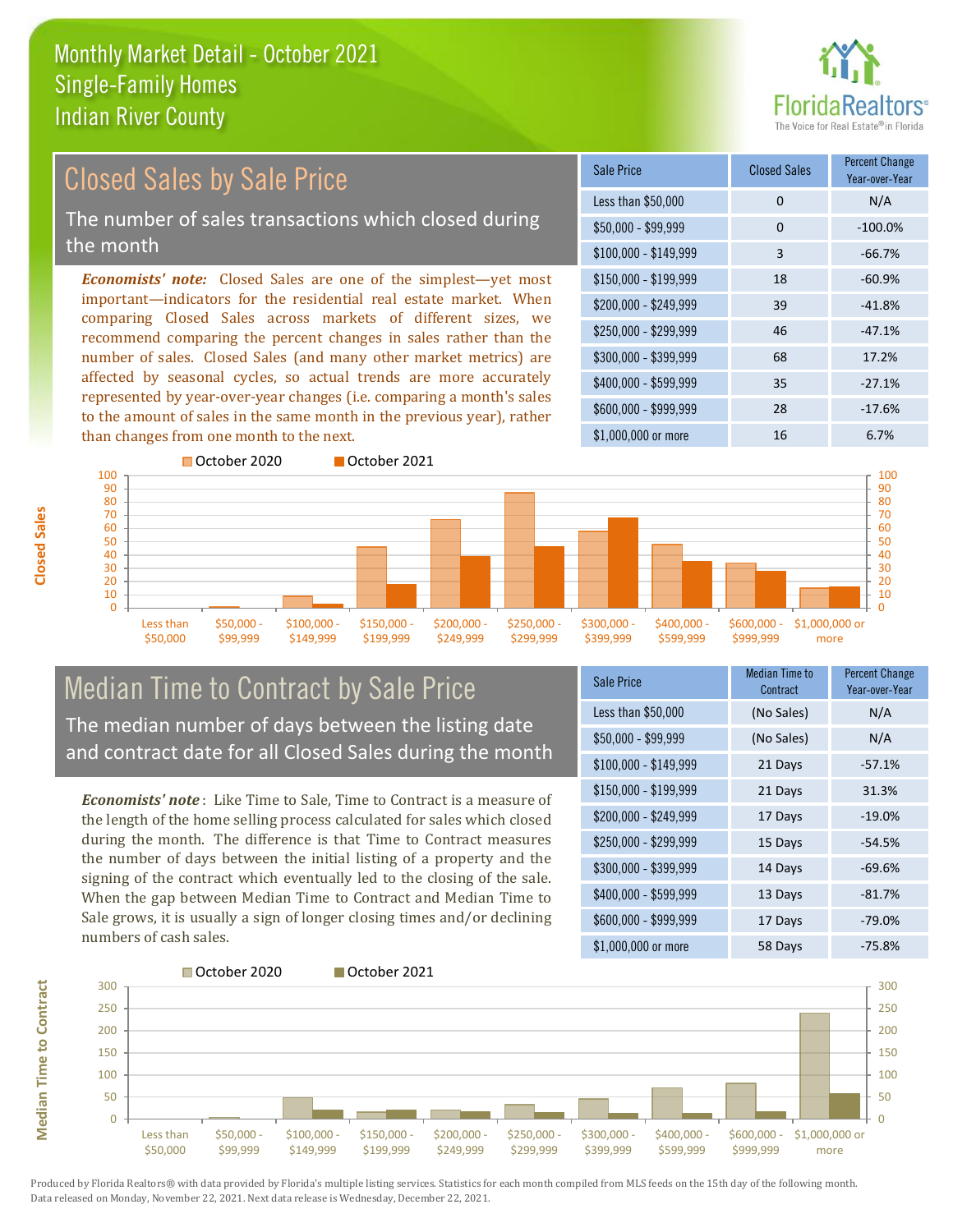

## New Listings by Initial Listing Price The number of properties put onto the market during

the month

*Economists' note:* New Listings tend to rise in delayed response to increasing prices, so they are often seen as a lagging indicator of market health. As prices rise, potential sellers raise their estimations of value—and in the most recent cycle, rising prices have freed up many potential sellers who were previously underwater on their mortgages. Note that in our calculations, we take care to not include properties that were recently taken off the market and quickly relisted, since these are not really *new* listings.

| <b>Initial Listing Price</b> | <b>New Listings</b> | <b>Percent Change</b><br>Year-over-Year |
|------------------------------|---------------------|-----------------------------------------|
| Less than \$50,000           | $\Omega$            | N/A                                     |
| $$50,000 - $99,999$          | $\mathbf{1}$        | $-66.7%$                                |
| $$100,000 - $149,999$        | 7                   | 40.0%                                   |
| $$150,000 - $199,999$        | 12                  | $-76.0%$                                |
| $$200,000 - $249,999$        | 42                  | $-27.6%$                                |
| $$250,000 - $299,999$        | 34                  | $-55.8%$                                |
| \$300,000 - \$399,999        | 94                  | 32.4%                                   |
| \$400,000 - \$599,999        | 51                  | 54.5%                                   |
| \$600,000 - \$999,999        | 27                  | 0.0%                                    |
| $$1,000,000$ or more         | 36                  | 12.5%                                   |



**Inventory**



#### Inventory by Current Listing Price The number of property listings active at the end of the month

*Economists' note* : There are a number of ways to define and calculate Inventory. Our method is to simply count the number of active listings on the last day of the month, and hold this number to compare with the same month the following year. Inventory rises when New Listings are outpacing the number of listings that go off-market (regardless of whether they actually sell). Likewise, it falls when New Listings aren't keeping up with the rate at which homes are going off-market.

| <b>Current Listing Price</b> | Inventory | <b>Percent Change</b><br>Year-over-Year |
|------------------------------|-----------|-----------------------------------------|
| Less than \$50,000           | $\Omega$  | $-100.0%$                               |
| $$50,000 - $99,999$          | 4         | 100.0%                                  |
| $$100,000 - $149,999$        | 4         | $-76.5%$                                |
| $$150,000 - $199,999$        | 17        | $-70.2%$                                |
| \$200,000 - \$249,999        | 39        | $-45.8%$                                |
| \$250,000 - \$299,999        | 39        | $-66.7%$                                |
| \$300,000 - \$399,999        | 91        | $-34.1%$                                |
| \$400,000 - \$599,999        | 68        | $-26.9%$                                |
| \$600,000 - \$999,999        | 54        | $-39.3%$                                |
| \$1,000,000 or more          | 87        | $-53.7%$                                |